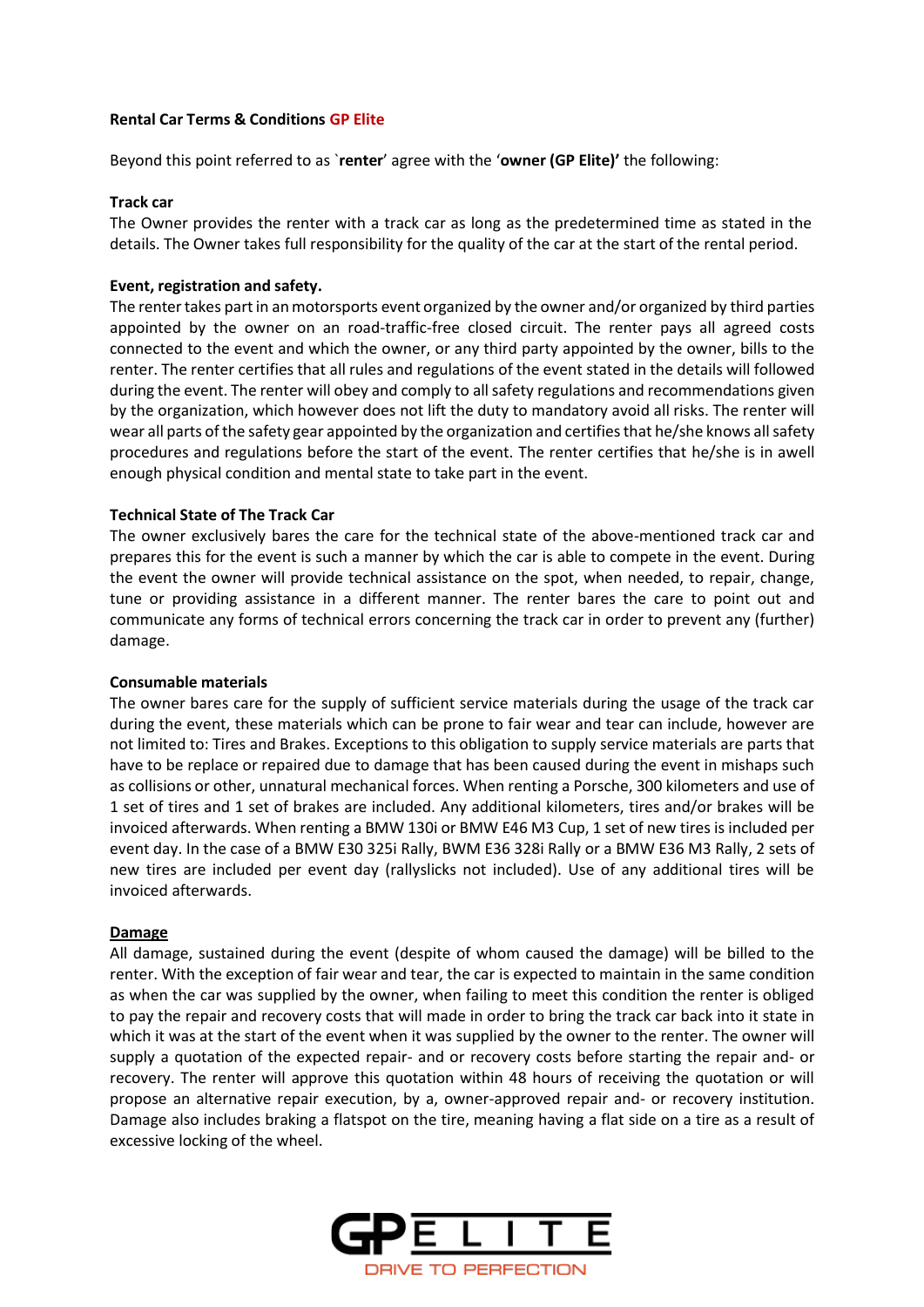In case the track car has been damaged in such a manner in which it can be seen as a write-off the renter is obliged to pay the write-off compensation amount which has been stated in the details within 14 days of the damage occurrence. Examples of technical damages can be, however are not limited to: Damage to the engine, transmission, clutch as a result ofcircumstances that can be allocated as being done by the renter (i.e. Mistakes during shifts or over- revving the engine). The renter will, at all times, compensate all damage made to the terrain surrounding the event and all properties of GP-Elite, the organizing party or any other third party. In

case of two- or more equal renter-parties, all parties are mainly and equally responsible for the damage stated in the above-mentioned article; Damage.

# **Transport**

The owner bares the care of the transport of the track car and all additional materials such as: Tires, Tools, Spare Parts and other repair necessities.

## **Liability**

Nor GP-Elite nor her employees are liable in regards to the renter, his/her inheritors, heirs and his/her guests for any damage that has been sustained, before, during or after the usage of the track car and the possible repairs/recovers made to that car. The renter is aware of the fact that taking part in a track-event with materialssupplied by the owner has risks for causing human-injury, material damage, immaterial damage and other damage resulting from his/her participation, the renter specifically takes these risks for his/her own account. GP-Elite, her employees and guests during the event and/or agreed rental period do not bare any liability for any damage related and/or caused by taking part in acourse, training and/or track races with the usage of the materials supplied by the owner, unless the damage is (mostly) the fault of the owner during this rental period. The renter certifies that he/she willnot hold any of the above mentioned people or institutions liable for any damage caused as a result ofhim/her taking part in a course, training and/or races, including bodily injury.

The renter will never use the track car on public roads and/or places. The renter accepts his/her own full responsibility for all material and/or immaterial damage, fines and/or other costs which are result or could be the result of using the track car on public roads and/or places in a different manner than in a for that purpose allocated transport equipment